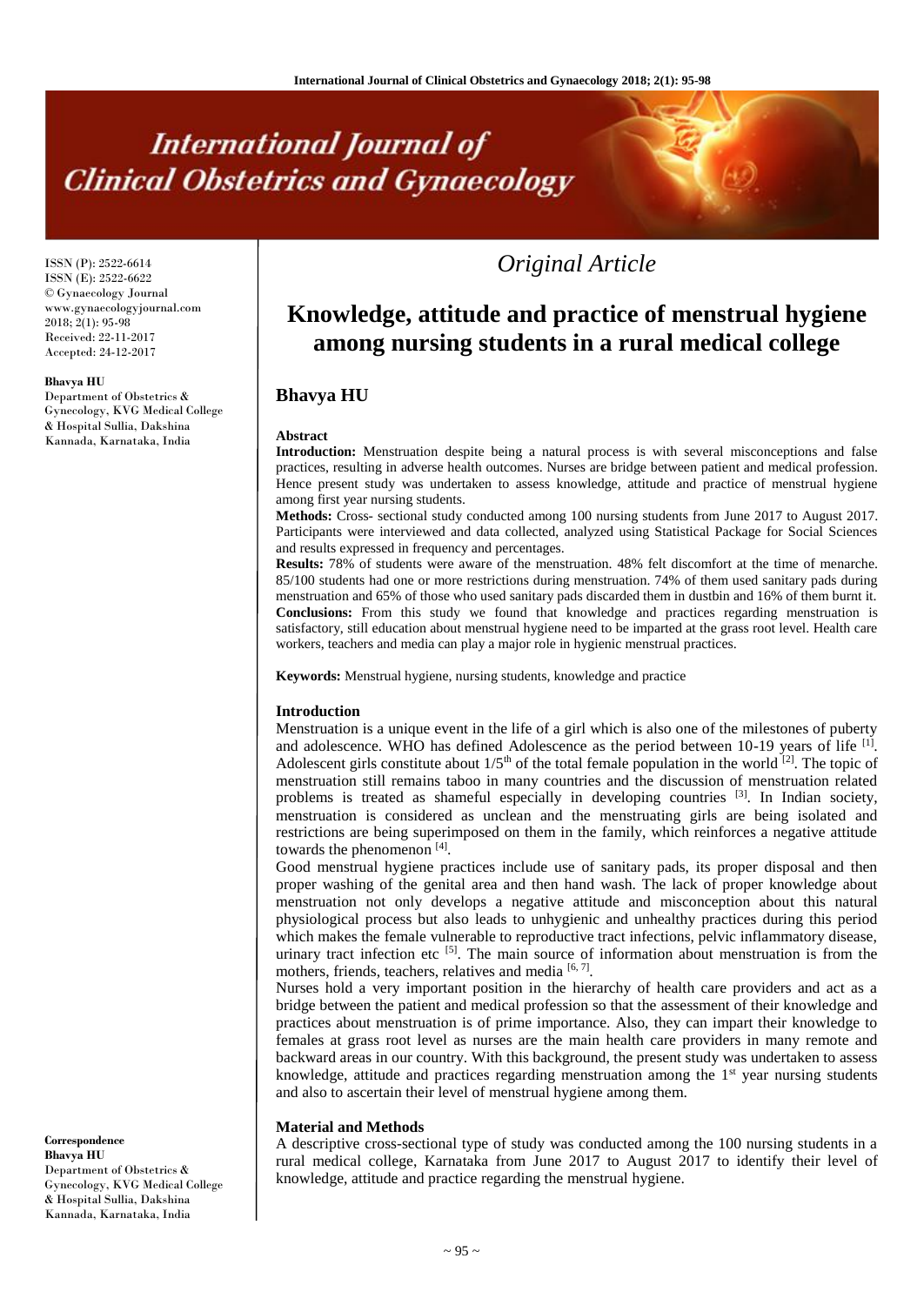#### **Inclusion Criteria**

First year female nursing students.

Female nursing students who were willing to participate in the study

#### **Exclusion Criteria**

 Unwilling female nursing students or those who refuse to give written consent were excluded from the study

All nursing students who consented for the study were interviewed based upon a predesigned questionnaire. The questionnaire included two parts

Part 1: socio demographic profile of students.

Part 2: KAP assessment is divided into 3 sections.

Section  $1 =$  questions to assess the knowledge about menstrual hygiene.

Section  $2 =$  questions to assess the attitude towards menstrual hygiene

Section  $3$  = questions to assess menstrual hygiene practices.

Data was collected by interviewing the individual women with pre designed structured questionnaire, then verified and complied by computer analysis using SPSS. The data was entered in Microsoft office Excel and all statistical data was analyzed using Statistical Package for Social Sciences and results were expressed in frequency and percentages.

# **Results**

# **Socio-demographic characteristics of the respondents**

Mean age of the study group was 19.5yrs±2.5yrs. 68% of them were below 20yrs and remaining 32% were above 20yrs of age. Majority of them were unmarried(78%). 60% of them were Hindu by religion and 22% were Muslim and 15% were Christian. 62% of them were from rural area and 38% were from urban. Most of them (63%) belonged to nuclear family. About 52% of the students' mothers had education ≥ HSC and 22% of the students' mothers were illiterate. Mean age of menarche was 13.5yrs. Majority of them (70%) attained menarche between 13 to 15yrs of age, 22% of them attained menarche before 13yrsof age and only 8% of them after 15yrs of age. 64% of them had regular cycles of 21 to 35days cycle and 36% of them had irregular cycles of varying duration. Demographics of the study population are shown in the table 1.

#### **Table 1:** Demographics of the study population

| Demographic variables            | Frequency $(N = 100)$       | Percentage |  |  |
|----------------------------------|-----------------------------|------------|--|--|
| Age in years                     |                             |            |  |  |
| $17-20$                          | 68                          | 68%        |  |  |
| $21 - 25$                        | 32                          | 32%        |  |  |
|                                  | <b>Menstrual history</b>    |            |  |  |
|                                  | Age of menarche             |            |  |  |
| $13-15$ yrs                      | 70                          | 70%        |  |  |
| $<13$ yr                         | $\overline{22}$             | 22%        |  |  |
| $>15$ yrs                        | 8                           | 8%         |  |  |
|                                  | <b>Regularity of cycles</b> |            |  |  |
| Regular cycles                   | 64                          | 64%        |  |  |
| Irregular cycles                 | 36                          | 36%        |  |  |
|                                  | <b>Marital</b> status       |            |  |  |
| Unmarried                        | 78                          | 78%        |  |  |
| Married                          | $\overline{22}$             | 22%        |  |  |
|                                  | Religion                    |            |  |  |
| Hindu                            | 60                          | 60%        |  |  |
| Muslim                           | 22                          | 22%        |  |  |
| Christian                        | 15                          | 15%        |  |  |
| others                           | $\overline{3}$              | 3%         |  |  |
|                                  | <b>Residence</b>            |            |  |  |
| Rural                            | 62                          | 62%        |  |  |
| Urban                            | 38                          | 38%        |  |  |
| <b>Family type</b>               |                             |            |  |  |
| Joint family                     | 25                          | 25%        |  |  |
| Nuclear family                   | 63                          | 63%        |  |  |
| <b>Extended family</b>           | $\overline{12}$             | 12%        |  |  |
| <b>Mother's Education status</b> |                             |            |  |  |
| Illiterate                       | 22                          | 22%        |  |  |
| Primary school                   | 26                          | 26%        |  |  |
| Higher secondary school(HSC)     | 40                          | 40%        |  |  |
| Graduate                         | $\overline{12}$             | 12%        |  |  |

#### **Knowledge about menstrual hygiene**

78% of the students were aware of the right age of menarche and 68% of them knew that it occurs only in females before attaining menarche. Majority of them (82%) were aware of the normal menstrual period in terms of cycle regularity and duration of flow. 78% of them had the knowledge that chances of getting vaginal infection is more if it is not kept clean. 68% of them were aware about the menstruation even before attaining

#### menarche.

Regarding the source of information about menstruation, we got multiple responses from the students. Most of them got information from mother and sister; and few from friends, relatives and media. 86% of them knew exact source of menstruation as uterus. Majority of the students had a good knowledge about menstruation. Distribution of the study group based on the knowledge about menstruation is shown in table 2.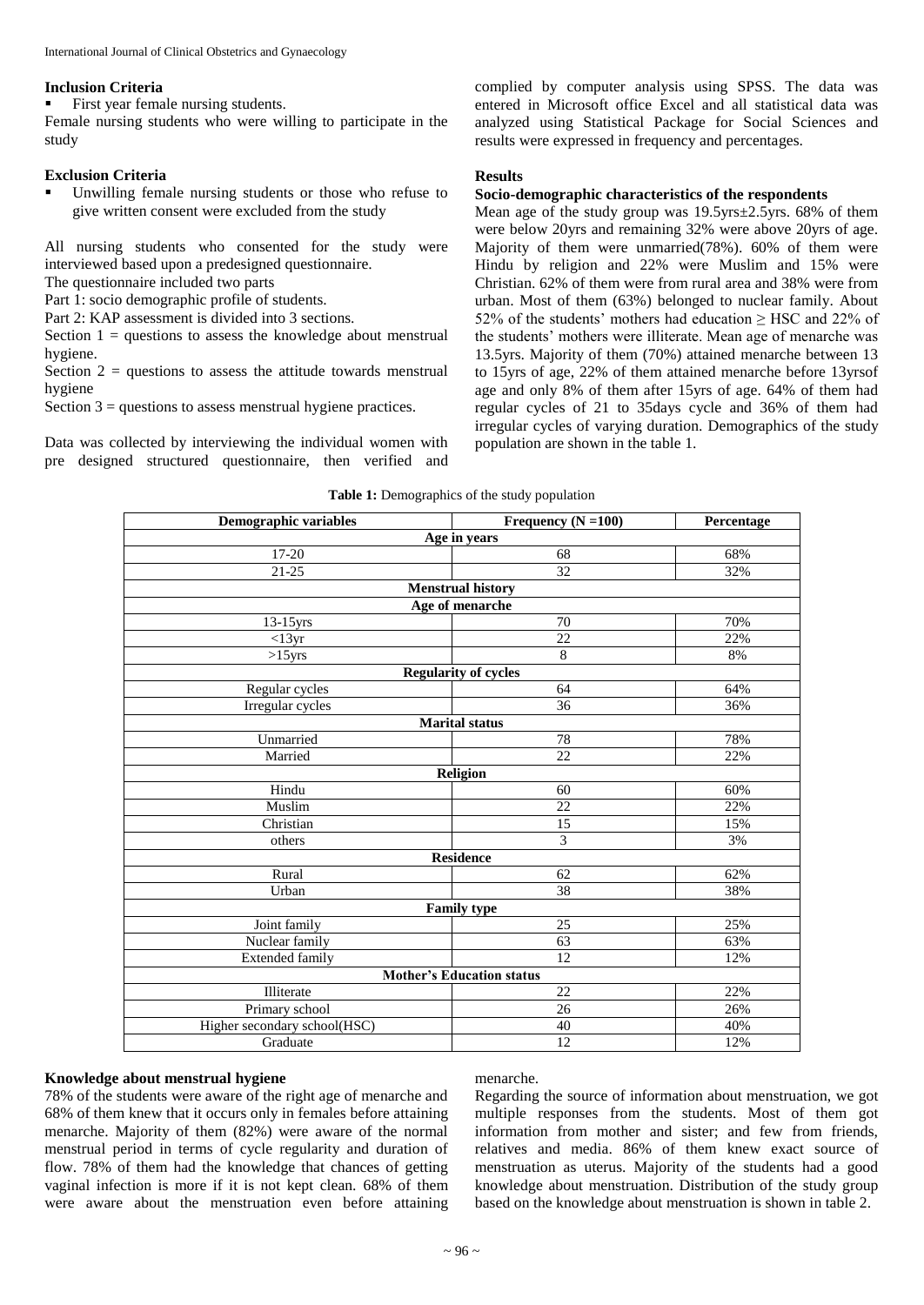| Knowledge                                                 | Aware            | <b>Unaware</b> |
|-----------------------------------------------------------|------------------|----------------|
| Right age at menarche                                     | 78               | 22             |
| Occur only in females                                     | 68               | 32             |
| Duration of normal menstrual period                       | 82               | 18             |
| What happens when you do not clean your vagina frequently | 78               | 22             |
| Awareness before menarche                                 | 68               | 32             |
| Source of bleeding during menstruation                    | 86               | 14             |
| Source of knowledge about menstruation before menarche    | Frequency $N=68$ | Percentage     |
| Mother                                                    | 38               | 56%            |
| <b>Sister</b>                                             | 12               | 18%            |
| Friend                                                    | 10               | 15%            |
| Others (relatives, media)                                 | 8                | 12%            |

**Table 2:** Distribution of the study group based on the knowledge about menstruation

# **Attitude towards menstrual hygiene**

48% of the students felt discomfort when they attained menarche, 18% of them cried and 24% were scared at the time of menarche. 85 students out of 100 had one or more restrictions at the time of menstruation in some or the other form. 53% of them were segregated in the house and were not allowed to enter Pooja room or kitchen during menstruation, around 25 to 30% of them were not allowed to go to school and were not allowed to play outside. 15 out of 100 did not have any such restrictions. 33% of them followed the restrictions by their own wish whereas majority of them  $(67%)$  were forced to follow those restrictions. Distribution of the study group based on the attitude towards menstruation is shown in table 3.

**Table 3:** Distribution of the study group based on the attitude towards menstruation

| <b>Attitude</b>                       | <b>Frequency</b> | Percentage |  |  |
|---------------------------------------|------------------|------------|--|--|
| Reaction at menarche (N=100)          |                  |            |  |  |
| Cried                                 | 18               | 18%        |  |  |
| Scared                                | 24               | 24%        |  |  |
| Casual                                | 10               | 10%        |  |  |
| Discomfort                            | 48               | 48%        |  |  |
| Restrictions during menstruation      | 85               | 85%        |  |  |
| Do not enter Pooja room or read Quran | 40               | 47%        |  |  |
| Do not play/physical work/exercise    | 30               | 35%        |  |  |
| Do not go to school                   | 25               | 29.5%      |  |  |
| Do not enter the kitchen              | 42               | 49.5%      |  |  |
| Do not attend family functions        | 20               | 23.5%      |  |  |
| Segregated in the house               | 45               | 53%        |  |  |
| No restrictions                       | 15               | 15%        |  |  |
| Attitude toward restrictions (n=85)   |                  |            |  |  |
| By your own wish                      | 28               | 33%        |  |  |
| By the force of family members        | 57               | 67%        |  |  |

# **Practice of menstrual hygiene**

74% of them used sanitary pads during menstruation; rest of them (26%) used cloths during menstruation. Out of 74 students who used sanitary pads, 30 felt that it is more comfortable, 23 of them had opinion that it gives adequate absorption and 21 of them felt it won't stain the cloths.

Among those who used cloth (26), 12 of them were comfortable using cloth, 10/26 felt it gives adequate absorption and remaining 4 said it will not stain the clothes. Out of 100 students, 68% of them changed the pad/cloth only after it is fully soaked. 32% of them changes material used every 3 to 6hrs once. 65% of the students who used sanitary pads discarded used pads in dustbin, 19% of them flushed it in the toilet and 16% of them burnt it. 60% of them clean their vagina once or twice in a day and remaining 40% of them clean more than 2 times in a day. Distribution of the study group based on their practice of menstrual hygiene is shown in table 4.

| <b>Table 4:</b> Distribution of the study group based on their practice of |  |
|----------------------------------------------------------------------------|--|
| menstrual hygiene                                                          |  |

| <b>Practice</b>                          | <b>Frequency</b><br>$(N=100)$ | Percentage |  |  |
|------------------------------------------|-------------------------------|------------|--|--|
| <b>Material used during menstruation</b> |                               |            |  |  |
| Sanitary pad                             | 74                            | 74%        |  |  |
| Old cloth                                | 7                             | 7%         |  |  |
| New cloth                                | 19                            | 19%        |  |  |
| Frequency of changing material used      |                               |            |  |  |
| Every 3 to 6 hrs.                        | 32                            | 32%        |  |  |
| After complete soakage of first          | 68                            | 68%        |  |  |
| Perception regarding sanitary pad (n=74) |                               |            |  |  |
| Comfortable                              | 30                            | 40.5%      |  |  |
| Adequate absorption                      | 23                            | 31%        |  |  |
| Do not stain clothes                     | 21                            | 28.5%      |  |  |
| Perception regarding cloth $(n=26)$      |                               |            |  |  |
| Comfortable                              | 12                            | 46%        |  |  |
| Adequate absorption                      | 10                            | 38.5%      |  |  |
| Do not stain clothes                     | $\overline{4}$                | 15.5%      |  |  |
| Mode of disposal of $pads(n=74)$         |                               |            |  |  |
| Dustbin                                  | 48                            | 65%        |  |  |
| Flush in the toilet                      | 14                            | 19%        |  |  |
| Burn                                     | 12                            | 16%        |  |  |
| Frequency of cleaning vagina per day     |                               |            |  |  |
| $\leq$ 2 times/day                       | 60                            | 60%        |  |  |
| $>2$ times/day                           | 40                            | 40%        |  |  |

# **Discussion**

Menstruation is a physiological process and attitude towards menstruation are achieved when girl child is knowledgeable about menstruation. Hormonal changes during puberty bring about sexual maturity, psychological, cognitive and physical changes in an adolescent girl to attain womanhood. This study focuses on nurses as choice of study group, as they are not only the future potentials as mothers but also strong pillars in reproductive health services.

In the present study, mean age of menarche was 13.5 yrs. which was similar to studies conducted by Shanbagh *et al*. and Balasubramanian *et al.* <sup>[8, 9]</sup> 64% of them had regular cycles which is also similar to studies conducted by Shanbhag *et al*. where 66% had regular cycle<sup>[8]</sup>. Kshirsagar *et al*. in their study found that 73% had regular menstruation [10].

In our study, 40% mothers of the participants were educated upto high school, while 12% were Graduate. Shanbagh *et al*. in their study found that 52.4% mothers were illiterate while only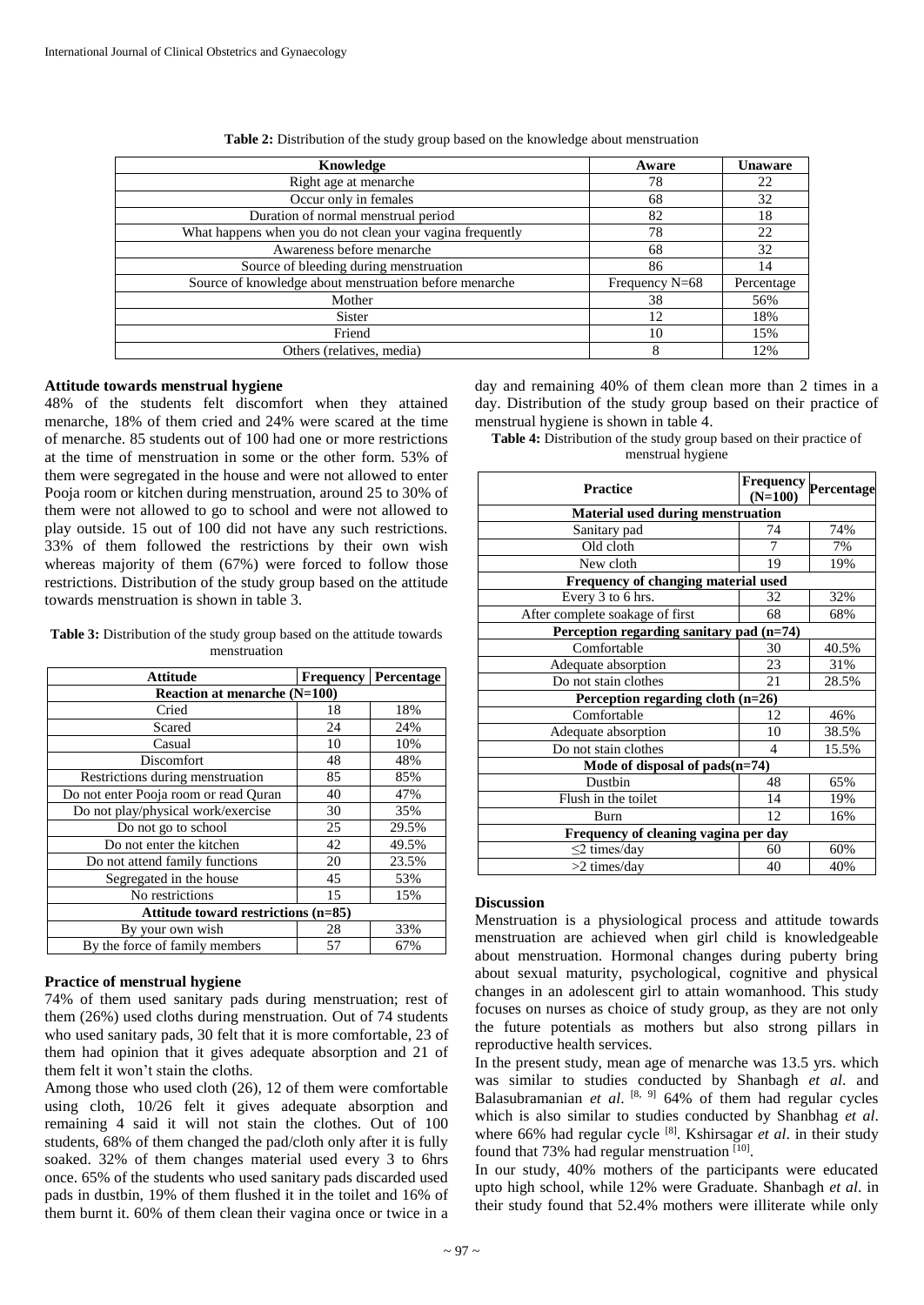9.5% completed their primary education [8]. Good literacy among mothers leads to good menstrual practices and help seeking behavior in case of any abnormalities.

In the present study, 68% of them were aware of menstruation before attaining menarche which is similar to study done by Verma *et al*. where 58% of them had prior knowledge about menstruation <sup>[11]</sup>. Several studies reported low to satisfying levels of awareness of menstruation at menarche between 39.8% -  $73.4\%$  [5, 12-14]. Ideally, every girl child must be aware of menstruation before menarche which has a long role in maintaining the menstrual hygiene and preventing related morbidities.

The source of information about menstruation before menarche was mother in 56% followed by sister in 12% respondents in this study. Prajapati and Patel in their study also found that 48.9% participants have mother as their first source of menstrual information<sup>[5]</sup>. However some studies found that teachers or friends as the first source of information regarding menstruation like in study conducted at Ghana that might be due to low literacy rate and shyness among parents to discuss this topic with their daughters [14].

In our study we observed that 86% participants were aware that bleeding during menstruation occurs from uterus. In study conducted by Prajapati and Patel this awareness was seen in only 17%  $[5]$ . As the participants in our study are nursing students, it is likely that they might know this fact very well.

In our study we found that around 80% of the participants were aware of the natural menstruation process. Shanbagh *et al*. in their study found awareness regarding this to be 73.7% while Prajapati and Patel found it to be only among 33.3% which could be due to low literacy among the study population  $[8, 5]$ .

In our study, 48% girls felt discomfort, while 18% cried and 24% were scared and frightful on seeing bleeding from genitals for the first time. Studies done by Shanbagh *et al*. found 44% of them experienced fear on attaining menarche [8]. Inadequate knowledge regarding menstruation before menarche may be the reason for such reaction.

In India, different communities follow a different type of restrictions during menstruation. In our study, 53% of them were segregated in house, around 25 to 30% of them were not allowed to go to school and were not allowed to play outside. In a similar study by Mathiyalagen P *et al*., girls were asked to sleep separately in 58% which was the most common restriction, followed by restricting religious activities seen in 44% <sup>[15]</sup>. In contrast, Verma *et al.* recorded playing and going outside home were the most common restrictions [11].

In our study 74% participants used sanitary pads during menstruation which is much higher than studies conducted by Prajapati & Patel only 26% and study by Shanbagh *et al*. 44% of them used sanitary pads  $[2, 8]$ . The reason behind this might be the selection of study participants who themselves are nursing students so they must be having knowledge regarding hygienic practices during menses. In our study 65% of the students who used sanitary pads discarded used pads in dustbin, 19% of them flushed it in the toilet and 16% of them burnt it. Similarly, 59% of them used dustbin for disposal of sanitary pad in study conducted by Evans in Ghana and 64% participants in the study conducted by Kshirsagar *et al*. [14, 10] Proper disposal of used sanitary pads is equally important in regards to menstrual hygiene, social health and environmental pollution.

In our study 60% of them cleaned vagina more than 2 times in a day which is similar to study by Shanbagh *et al*. 53.8% cleaned their external genitalia after voiding every time [8].

# **Conclusion**

This study was conducted to assess menstrual knowledge and practices among nursing students who are the most important pillar in regards to policy making and implementation of women health. From this study we found that the knowledge and practices regarding menstruation is satisfactory, still education about menstrual hygiene need to be imparted at the grass root level. Anganwadi workers, health care workers, teachers and media can play a major role in safe and hygienic menstrual practices. All mothers irrespective of their educational status need to be taught about the importance of hygienic practices during menstruation, conveying timely and correct information regarding menses to their daughters and also should be encouraged to break the age old myths and taboos associated with menstruation.

#### **References**

- 1. Reid G, Bruce AW. Urogenital infections in women: can probiotics help? Postgrad Med J 2003:79:428-32.
- Water Aid. Menstrual hygiene and management; an issue for adolescent school girls 2009. Available at: www.wateraid.org/nepal.
- 3. Najwa Karout. Knowledge and beliefs regarding menstruation among Saudi nursing students; Journal of Nursing Education and Practice 2016;6(1):23-30.
- 4. Dhingra R, Kumar A. Knowledge and practices related to menstruation among tribal (Gujjar) adolescent girls. Etho-Med 2009;3(1):43-48.
- 5. Prajapati J, Patel R. Menstrual Hygiene among Adolescent Girls: A Cross sectional study in Urban Community of Gandhi Nagar JMR 2015;14:122-125.
- 6. Gupta J, Gupta H. Adolescents and menstruation. The Journal of Family Welfare 2001;47(1):1-12.
- 7. Amu EO, Bamidele JO. Prevalence of menstrual disorders among adolescent girls in Osogbo, South Western Nigeria. International journal of adolescent medicine and health 2014;26(1):101-6.
- 8. Shanbhag D, Shilpa R, D'Souza N, Josephine P, Singh J, Goud BR. Perceptions regarding menstruation and Practices during menstrual cycles among high school going adolescent girls in resource limited settings around Bangalore city, Karnataka, India; International Journal of Collaborative Research on Internal Medicine & Public Health 2012;4(7):1353-1362.
- 9. Balasubramanian P. Health needs of poor unmarried adolescent girls – A community based study in rural Tamil Nadu. Indian J Popul Educ 2005;2:18-33.
- 10. Kshirsagar MV, Mhaske M, Ashturkar MD, Fernandez K. Study of Menstrual Hygienic Practices among the Adolescent Girls in Rural Area.Ntl J Com-munity Med. 2016;7(4):241-244.
- 11. Verma P, Ahmad S, Srivastava RK. Knowledge and practices about menstrual hygiene among higher secondary school girls. Indian J Community Health 2013;25:265-71.
- 12. Thakre SB, Thakre SS, Reddy M, Rathi N, Pathak K, Ughade S. Menstrual hygiene: knowledge and practice among adolescent school girls of Saoner, Nagpur district. J Clin Diagn Res 2011;5(5):1027-33.
- 13. Dasgupta A, Sarkar M. Menstrual hygiene: How hygienic is the adolescent girl? Indian J Community Med 2008;33:77- 80.
- 14. Evans P, Helene A. Relationship between Female University Students' Knowledge on Menstruation and Their Menstrual Hygiene Practices: Study in Tamale, Ghana: